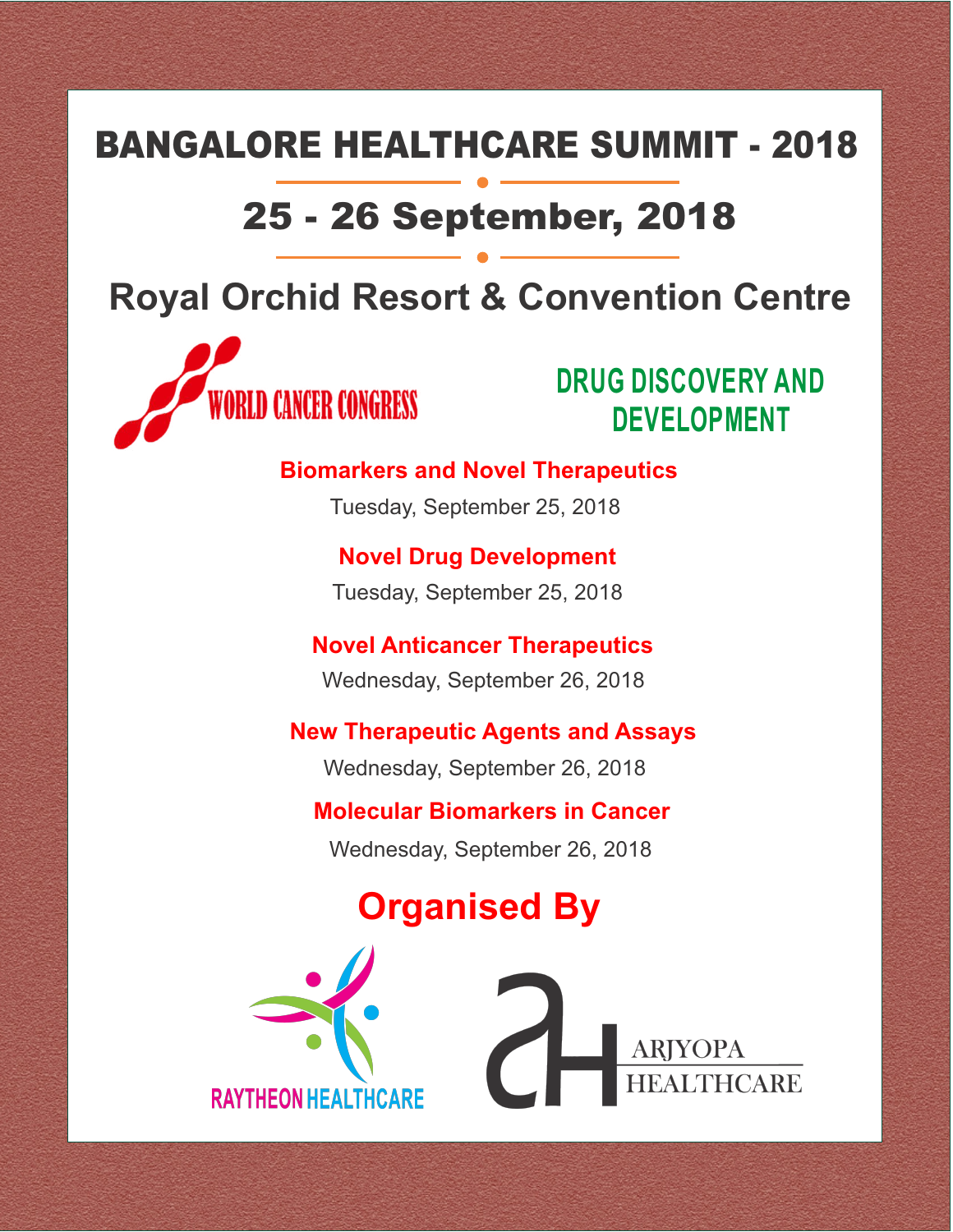# **Bangalore Healthcare Summit - 2018**

**25 - 26 September, 2018**

**Royal Orchid Resort & Convention Centre, Bangalore**

### **Tuesday, September 25, 2018 HALL A**

| 08:00 - 08:30 a.m.                | <b>Registration Opens</b>                                                                                                                                                                               |                                     |                                              |
|-----------------------------------|---------------------------------------------------------------------------------------------------------------------------------------------------------------------------------------------------------|-------------------------------------|----------------------------------------------|
| $08:30 - 08:50$ a.m.              | <b>Poster Presentation</b><br>PPS3001 - PPS3018                                                                                                                                                         |                                     |                                              |
| Introduction to the conference    |                                                                                                                                                                                                         | Moderator: Dr. Padmaparna Choudhury |                                              |
| 09:00 - 09:10 a.m.                | <b>Welcome and Introduction</b><br>Dr. Biswanath Majumder, Chairman, BHS - 2018                                                                                                                         |                                     |                                              |
| 09:10 - 09:20 a.m.                | <b>Brief of the Conference</b><br>Aruna Das, Convenor, BHS - 2018<br>Partha J. Das, Convenor, BHS - 2018                                                                                                |                                     |                                              |
| 09:20 - 09:40 a.m.                | <b>Inaugural Address</b><br>Clinician's perspectives of personalized medicine in oncology - hype or hope<br>Padmashree Dr. K.S. Gopinath<br>Director and Consultant Surgical Oncologist, HCG, Bangalore |                                     |                                              |
| 09:40 - 10:00 a.m.                | <b>Keynote Address</b><br>Inhibition of DNA Repair as a Strategy to Treat Cancer<br>Prof. Sathees Raghavan<br>Indian Institute of Science, Bangalore                                                    |                                     |                                              |
| 10:00 - 10:20 a.m.                | <b>Thought Leader Speech</b><br>Care at a cellular level - Patient-centricity in Diagnostics, Treatment and Research<br>Dr. Suresh Ramu<br>Director, Cytecare Hospital, Bangalore                       |                                     |                                              |
| 10:20 - 10:40 a.m.                | <b>Tea/Coffee Break</b>                                                                                                                                                                                 |                                     |                                              |
| <b>Session I: Plenary Session</b> |                                                                                                                                                                                                         |                                     |                                              |
| Chair:<br>Dr. Amitava Chatterjee, | <b>Co-Chairs:</b><br>Dr. Biswanath Majumder, Mitra Biotech<br>Dr. Ajith V. Kamath, Mitra Biotech                                                                                                        |                                     | <b>Moderator</b><br>Dr. Padmaparna Choudhury |
| 10:40 - 11:00 a.m.                | Resistance to chemotherapy drugs<br>Dr. Birandra K. Sinha<br>National Institute of Health, USA                                                                                                          |                                     |                                              |

- 11:00 11:20 a.m**. Lung cancer targeted therapy using grafted peptides.** Dr. Seetharama D. Jois, University of Louisiana at Monroe, USA
- 11:20 11:40 a.m. **Regulatory roles of telomere associated proteins in cancer** Dr. Arkasubhra Ghosh Grow Research Laboratory, Bangalore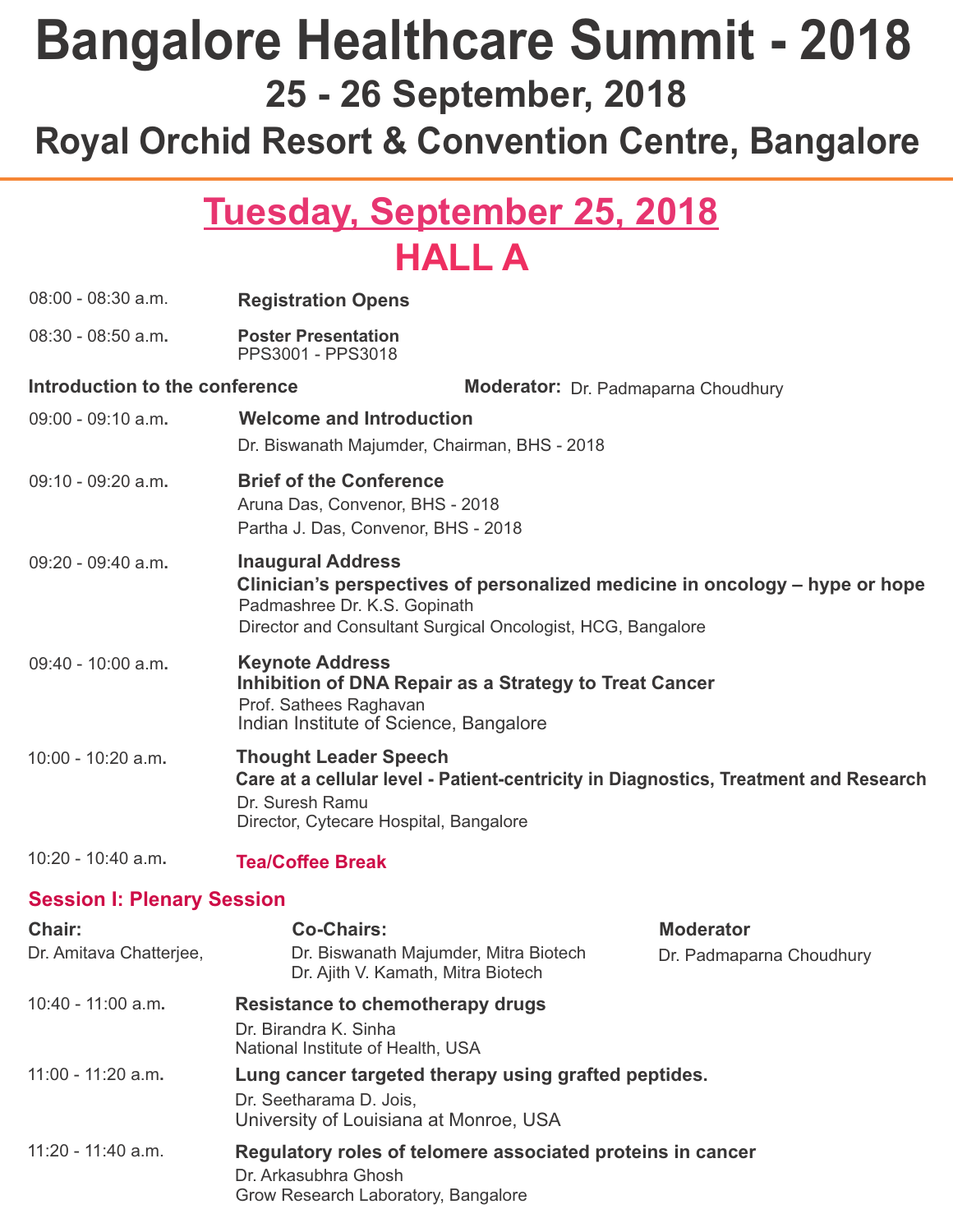#### **Royal Orchid Resort & Convention Centre, Bangalore**

| $11:40 - 12:00 p.m.$ | New Generation of Antibiotics to Combat Antimicrobial Resistance<br>Dr. Jayanta Haldar<br>Jawaharlal Nehru Centre for Advanced Scientific Research, Bangalore                                            |
|----------------------|----------------------------------------------------------------------------------------------------------------------------------------------------------------------------------------------------------|
| $12:00 - 12:20 p.m.$ | Melatonin and estradiol-17 $\beta$ protect against clomiphene citrate - induced<br>adverse effects on ovary and oocytes<br>Dr. Shail K Chaube<br>Institute of Science, Banaras Hindu University, Banaras |
| 12:20 - 12:40 p.m.   | CLK1 as a novel therapeutic target in gastric cancer using phosphoproteomics<br>and an ex vivo platform CANscript<br>Dr. Aditi Chatterjee<br>Mitra Biotech, Bangalore                                    |
| 12:40 - 01:10 p.m.   | <b>Industry Participants</b><br>Deborah Kahn<br>Taylor and Francis, UK<br><b>Todd Hummel</b><br>Taylor and Francis, USA                                                                                  |
| $01:10 - 02:00 p.m.$ | <b>Lunch Break</b>                                                                                                                                                                                       |
| $02:00 - 02:30 p.m.$ | <b>Industry Participants</b><br>Innovation in Breast cancer Molecular Classification : Impact on therapy<br>Dr Kirti Chadha<br>Metropolis Healthcare Ltd, Mumbai                                         |
|                      | <b>Session II: Biomarkers and Novel Therapeutics</b>                                                                                                                                                     |

| <b>Chair:</b><br>Dr. Arkasubhra Ghosh | <b>Co-Chairs:</b><br>Dr. Aditi Chatterjee                                                                                                                                                                                    | <b>Moderator:</b><br>Dr. Padmaparna Choudhury |
|---------------------------------------|------------------------------------------------------------------------------------------------------------------------------------------------------------------------------------------------------------------------------|-----------------------------------------------|
| $02:30 - 02:50 p.m.$                  | Activated salivary MMP-2 - A breast cancer marker<br>Dr. Amitava Chatterjee<br>Ramakrishna Mission Vivekananda Educational & Research Institute, Kolkata                                                                     |                                               |
| $02:50 - 03:10 p.m.$                  | Cancer genetics, risk ractors, and stem sells research – A frontier in<br>medicine of 21st century<br>Dr. Ajit K. Saxena<br>All India Institute of Medical Science, Patna                                                    |                                               |
| $03:10 - 03:30$ p.m.                  | P53 polymorphism and association of HPV in oral submucous fibrosis & oral<br>squamous cell carcinoma – a case control study<br>Dr. Kaveri Hallikeri<br>Sri Dharmasthala Manjunatheshwara College of Dental Sciences, Dharwad |                                               |
| $03:30 - 03:50$ p.m.                  | Primary angiosarcoma of breast: A case report<br>Dr. Deepak M Kamle<br>Miraj Medical Centre, Miraj                                                                                                                           |                                               |
| $03:50 - 04:10 p.m.$                  | VEGF-460C/T (rs833061) and MMP-3 Promoter -1171 5A- > 6A (rs3025058)<br>nucleotide polymorphisms as potential biomarkers in oral submucous fibrosis<br>Dr. S. V. Hiremath<br>P. C. Jabin Science College, Bangalore          |                                               |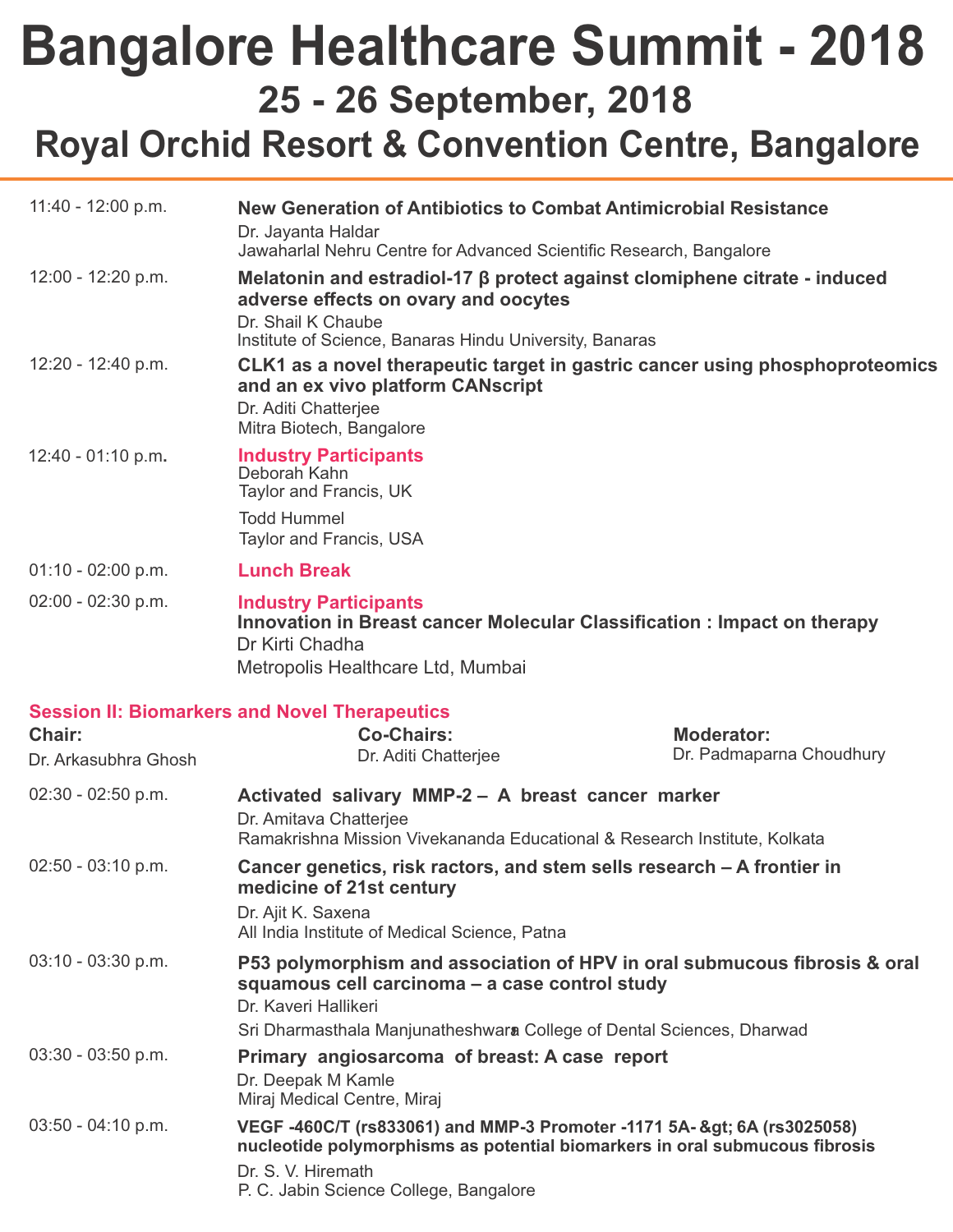**Royal Orchid Resort & Convention Centre, Bangalore**

| $04:10 - 04:30$ p.m. | <b>Tea/Coffee Break</b>    |
|----------------------|----------------------------|
|                      | <b>Poster Presentation</b> |
|                      | PPS3001 - PPS3018          |

#### **Session III: Novel Drug Development**

| Chair:<br>Dr. Shail K. Chaube | <b>Co-Chairs:</b><br>Dr. Jayanta Haldar                                                                                                                                                                            | <b>Moderator:</b><br>Dr. Padmaparna Choudhury                                |
|-------------------------------|--------------------------------------------------------------------------------------------------------------------------------------------------------------------------------------------------------------------|------------------------------------------------------------------------------|
| $04:30 - 04:50 p.m.$          | Synthesis and functionalization of pyridine bridged heterocycles: Biological<br>evaluation towards human cancer cell lines<br>Dr. S. Adimurty<br>CSIR-Central Salt and Marine Chemicals Research Institute, Guirat |                                                                              |
| $04:50 - 05:10 p.m.$          | efficient synthesis of 2- substituted benzoxazoles<br>Dr. Neelima T. D.<br>Dr. Reddy's Institute of Life Sciences, Hyderabad                                                                                       | Mn mediated sp2CaH functionalization/C-N/C-O bond formation: A novel highly  |
| $05:10 - 05:30$ p.m.          | Marine sponge derived cyclic peptides, their heavy metal affinity and<br>druggability prospects<br>Dr. Arpita Yadav<br>St. John's Research Institute, Bangalore                                                    |                                                                              |
| $05:30 - 05:50 p.m.$          | ingredients using vacuum dispersion technique<br>Dr. R. Suresh<br>M S Ramaiah University of Applied Science, Bangalore                                                                                             | Reduction of drying cycle time in the manufacturing of active pharmaceutical |
| $05:50 - 06:10 p.m.$          | Quantitative cell-based bioassays to advance immunotherapy programs targeting<br>immune checkpoint receptors<br>Dr. Gopal B. Krishnan<br>Promega Corporation, USA                                                  |                                                                              |

**End of Day 1**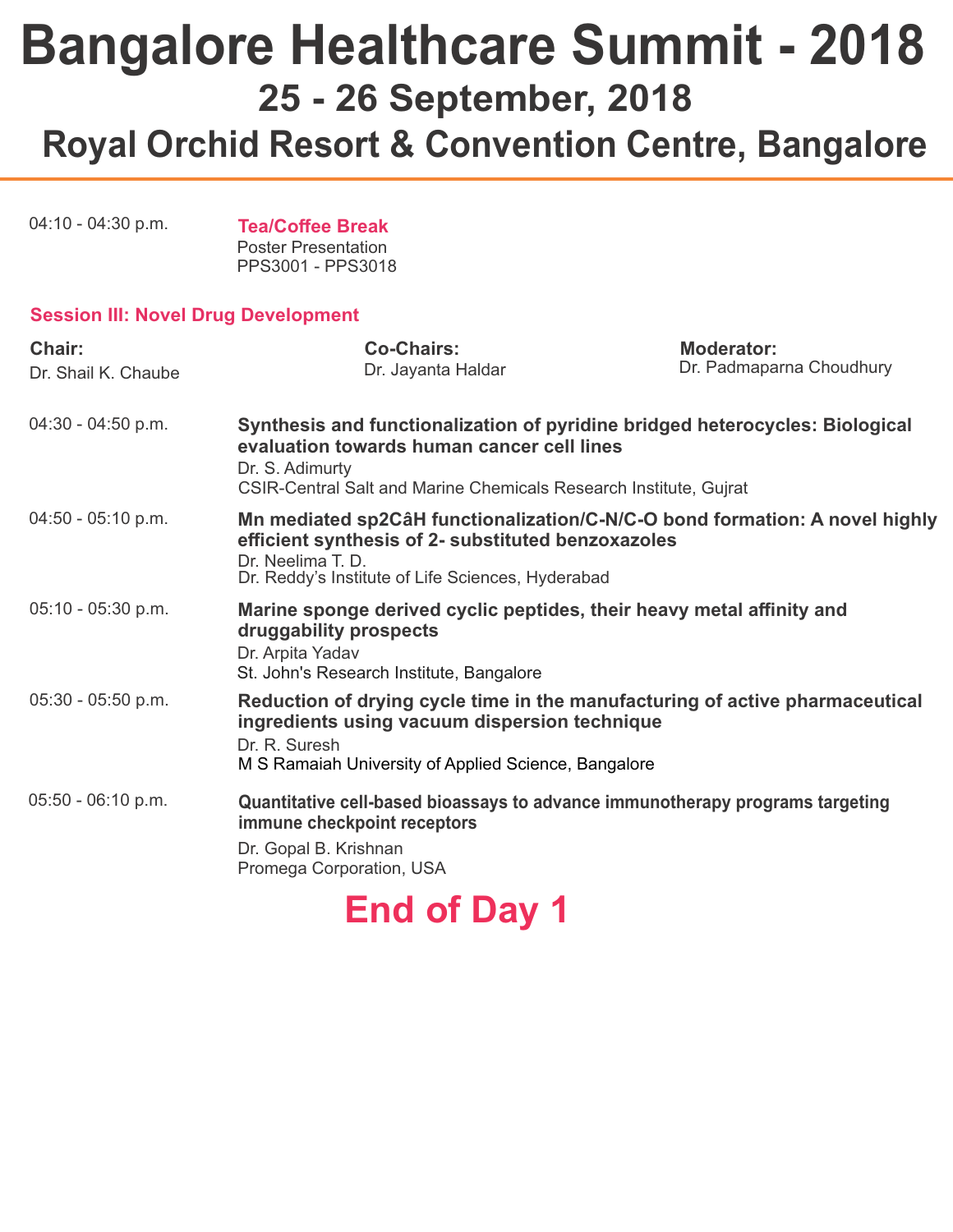**Royal Orchid Resort & Convention Centre, Bangalore**

#### **Tuesday, September 25, 2018 HALL B**

| $08:00 - 08:30$ a.m.                         | <b>Registration Opens</b>                                                                                                                                                                                                                                                    |                                                           |
|----------------------------------------------|------------------------------------------------------------------------------------------------------------------------------------------------------------------------------------------------------------------------------------------------------------------------------|-----------------------------------------------------------|
| $08:30 - 08:50$ a.m.                         | <b>Poster Presentation</b><br>PPS3001 - PPS3018                                                                                                                                                                                                                              |                                                           |
| <b>Session I: Cancer Science and Therapy</b> |                                                                                                                                                                                                                                                                              |                                                           |
| Chair:<br>Dr. Nabendu Murmu                  | <b>Co-Chairs:</b><br>Dr. Arpita Yadav                                                                                                                                                                                                                                        | <b>Moderator:</b><br>Mr. Pankaj K. Singh / Ms. Ankita Roy |
| $11:00 - 11:15$ a.m.                         | Combinatorial In silico strategy towards Identifying potential hotspots during inhibition of structurally<br>identical HDAC1 and HDAC2 enzymes for effective chemotherapy against neurological disorders<br>Dr. Shabir Ahmad Ganai<br>University of Kashmir, Jammu & Kashmir |                                                           |
| $11:15 - 11:30$ a.m.                         | Impact of quality of interpersonal relationship between patients and their<br>caregiver on their quality of life<br>C Vanlalhruaii<br>University of Hyderabad, Hyderabad                                                                                                     |                                                           |
| 11:30 - 11:45 a.m.                           | Gynecologic cancer: A literary research for prevention and cancer therapy in unani medicine<br>Dr. Arshiya Sultana<br>National Institute of Unani Medicine, Bangalore                                                                                                        |                                                           |
| $11:45 - 12:00 p.m.$                         | <b>Oral cancer: A review</b><br>Imaan Rumani<br>Miraj Medical Centre, Miraj                                                                                                                                                                                                  |                                                           |
| $12:10 - 12:15 p.m.$                         | Evaluation of the role of epithelial- mesenchymal transition and cancer stem<br>cells in metastasis of oral squamous cell carcinoma using biomarkers<br>Dr. Sowmya S V<br>M.S. Ramaiah University of Applied Sciences, Bangalore                                             |                                                           |
| 12:15 - 12:30 p.m.                           | Association of single nucleotide polymorphism of interleukin-6 -174G>C gene<br>with risk of cervical cancer among north Indian population<br>Pushpendra Pratap<br>ERA'S Lucknow Medical College & Hospital, Lucknow                                                          |                                                           |
| 12:30 - 12:45 p.m.                           | Invitro cytotoxic and apoptotic induction effect of earthworm coelomic fluid on<br>oral squamous cell carcinoma cells<br>Dr. Dominic Augustine<br>M. S. Ramaiah University, Bangalore                                                                                        |                                                           |
| $12:45 - 01:00 p.m.$                         | Cell radiation or bio radiation and cancer<br>Inder mohan singh manchanda,                                                                                                                                                                                                   |                                                           |
| $01:00 - 02:00 p.m.$                         | <b>Lunch Break</b>                                                                                                                                                                                                                                                           |                                                           |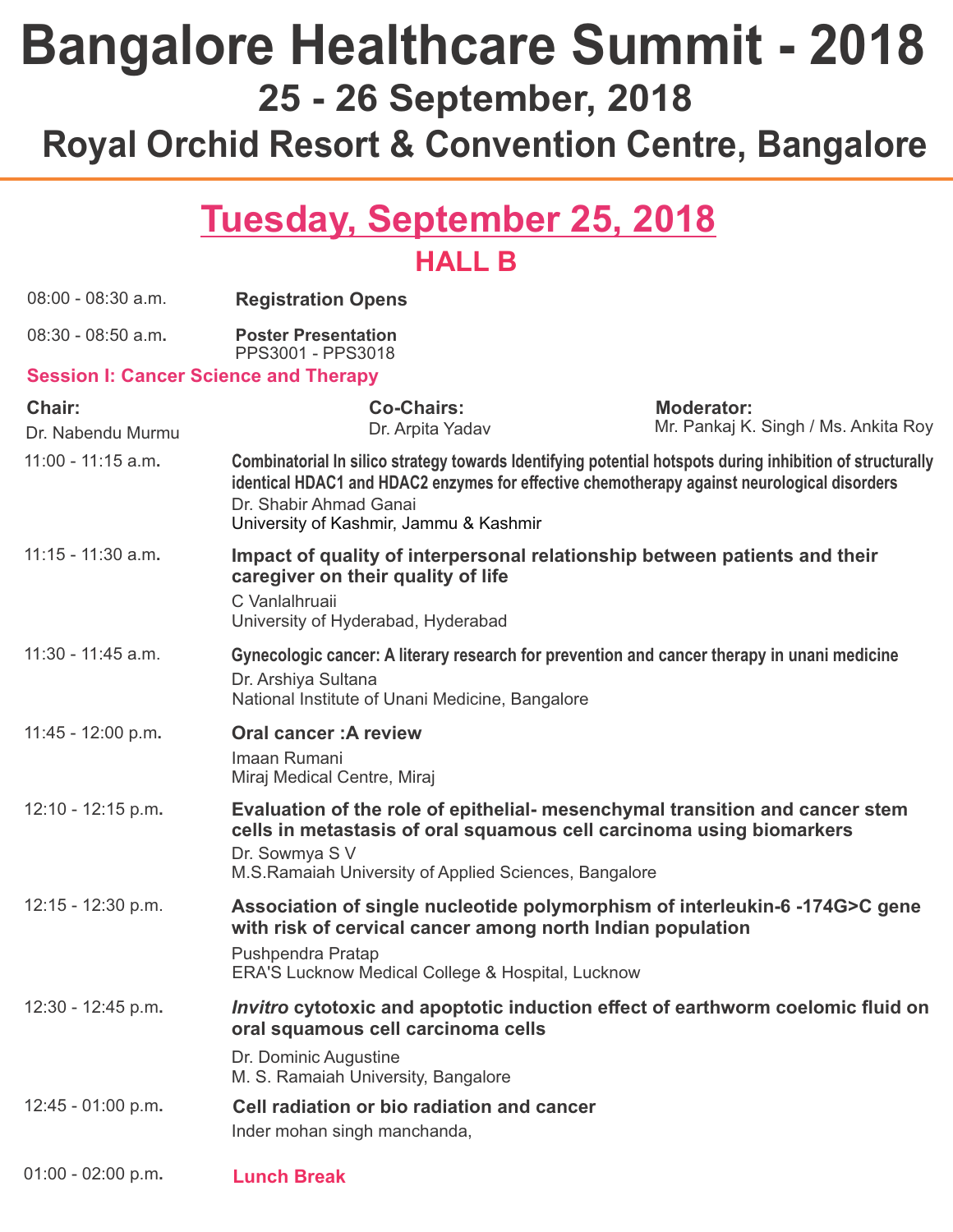**Royal Orchid Resort & Convention Centre, Bangalore**

#### **Session II: Redesigning Drug Developemet**

| Chair:<br>Dr. L. Nagaparu | <b>Co-Chairs:</b><br>Dr. Seema Rai                                                                                                                                                                                                            | <b>Moderator:</b><br>Mr. Pankaj K. Singh / Ms. Ankita Roy |
|---------------------------|-----------------------------------------------------------------------------------------------------------------------------------------------------------------------------------------------------------------------------------------------|-----------------------------------------------------------|
| $02:00 - 02:15 p.m.$      | A study on the prescription pattern of ophthalmic infections in a tertiary care teaching hospital of assam<br>Kuli Luna<br>Assam Medical College and Hospital, Dibrugarh                                                                      |                                                           |
| 02:15 - 02:30 p.m.        | Accelerated stability testing of a topical formulation for protection from<br>ultraviolet radiation in high altitude glacial areas<br>Nilutpal Sharma Bora<br>Defence Research Laboratory, Tezpur                                             |                                                           |
| $02:30 - 02:45 p.m.$      | Identification of novel drug targets in candida albicans by In-silico approach for<br>strengthening antifungal drug discovery<br>Anubhuti Jha<br>National Institute of Technology, Raipur                                                     |                                                           |
| $02:45 - 03:00 p.m.$      | Study on the anti-emetic property of methanolic extract from stems of swertia<br>chirata using chick emesis model<br>Medhi Pranjal Kumar<br>Assam Medical College, Dibrugarh                                                                  |                                                           |
| $03:00 - 03:15 p.m.$      | A study on promoter region CpG island hypermethylation of p16 and MGMT gene<br>associated with oral squamous cell carcinoma (OSCC) in north karnataka population<br>Bhushan B. Kulkarni,<br>P C Jabin Science College, Hubli                  |                                                           |
| $03:15 - 03:30$ p.m.      | Drugs, granulosa cells and oocyte survival<br>Meenakshi Tiwari<br>Banaras Hindu University, Banaras                                                                                                                                           |                                                           |
| $03:30 - 03:45 p.m.$      | Comparative analysis of effects of pithecellobium dulce bark and glibenclamide on genetic<br>expression of antioxidant enzyme markers in alloxan induced diabetic swiss albino male mice<br>Swaati Sharma<br>Banasthali University, Rajasthan |                                                           |
| $03:45 - 04:00 p.m.$      | Design, synthesis and evaluation of novel bis-arylsulfonamides as activators of<br>trpv4 calcium channels in breast cancer cells.<br>Jeevak Sopanrao Kapure<br>The University of Queensland, USA                                              |                                                           |
| $04:00 - 04:15$ p.m.      | Expression and characterization of dengue NS1 for development of field<br>deployable dengue virus detection system from vector mosquitoes<br>Bidisha Das,<br>Defence Research Laboratory, Tezpur                                              |                                                           |

#### **End of Day 1**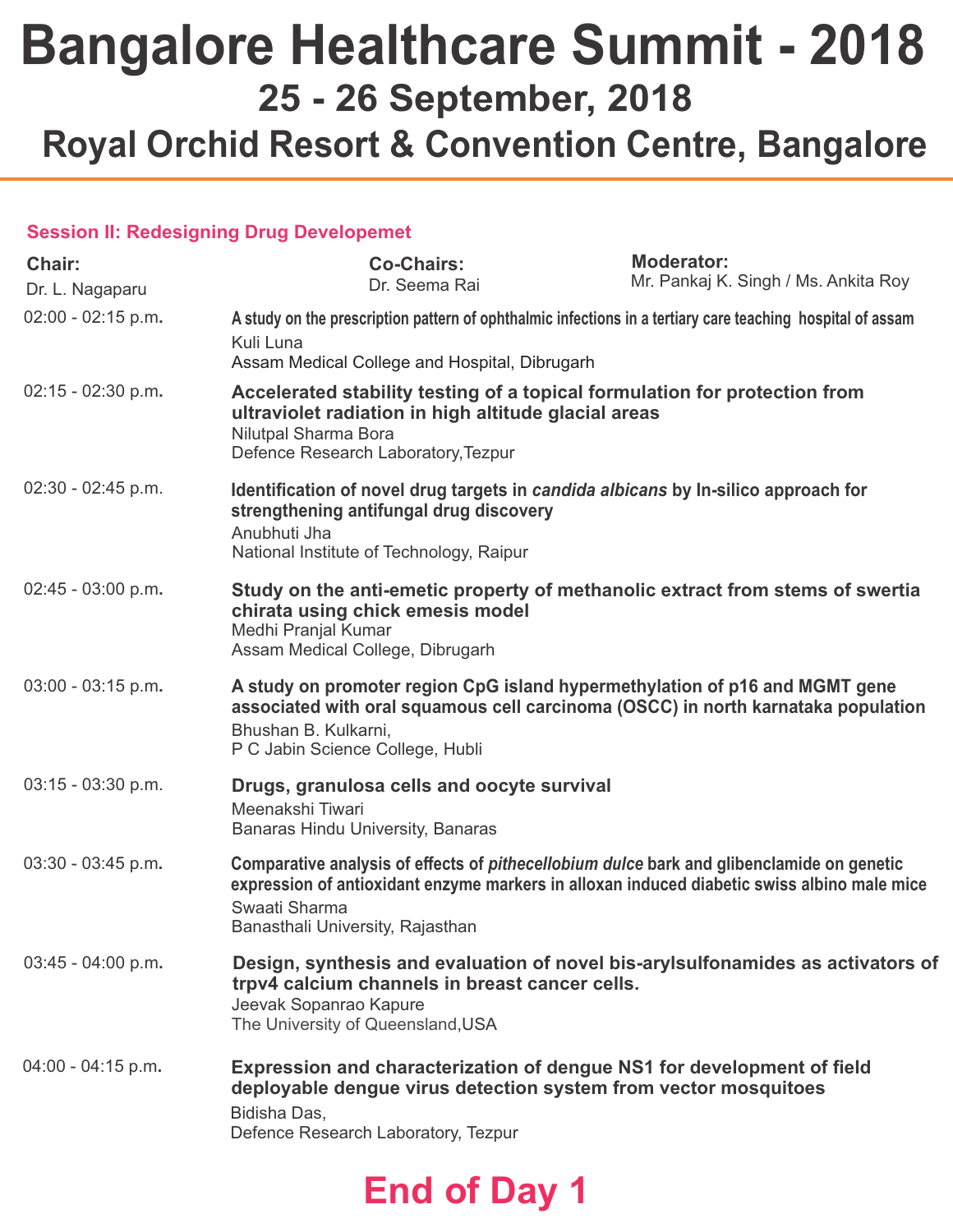**Royal Orchid Resort & Convention Centre, Bangalore**

### **Tuesday, September 25, 2018**

#### **POSTER PRESENTATION PRE-FUNCTION AREA**

| <b>Poster Timing:</b> | <b>Morning Session</b><br>$08:30 - 01:00 p.m.$                                                                                                              | <b>Evening Session</b><br>02:00 - 05:30 p.m.                                                                          |  |
|-----------------------|-------------------------------------------------------------------------------------------------------------------------------------------------------------|-----------------------------------------------------------------------------------------------------------------------|--|
| <b>Panelist:</b>      | Dr. Shail K. Chaube, Institute of Science, BHU<br>Dr. H. V. Hiremath, P. C. Jabin Science College<br>Dr. Seetharama Jois, University of Louisiana at Monroe |                                                                                                                       |  |
| <b>PPS3001</b>        | Mohd Younis Bhat                                                                                                                                            | Cigarette smoke and chewing tobacco selects for differential expression of<br>miRNAs in oral keratinocytes            |  |
| <b>PPS3002</b>        | metabolism and energy production<br>Vishnu Suresh Babu                                                                                                      | Retinoblastoma dependent Hexokinase1 stabilization re-programs cancer                                                 |  |
| PPS3003               | different polymers<br>Lakshmikanth.G                                                                                                                        | Solubility enhancement of simvastatin by solid dispersion technique using                                             |  |
| <b>PPS3004</b>        | <b>Tanzeel Majeed</b>                                                                                                                                       | Development and characterisation of simvastatin nanosuspension                                                        |  |
| <b>PPS3005</b>        | <b>Mohammed Saeed</b>                                                                                                                                       | Preperation and comparative evaluation of gastro retentive floating tablets using<br>different hydrophobic retardents |  |
| <b>PPS3006</b>        | Mimicry in patient derived breast cancer samples<br>Debarpan Mitra                                                                                          | Deciphering the Ephrin pathway and role of EMT in the formation of Vasculogenic                                       |  |
| <b>PPS3007</b>        | <b>Firdous Ahmad Bhat</b>                                                                                                                                   | Proteomic analysis of oral cancer patients delineated by tobacco usage habits                                         |  |
| <b>PPS3008</b>        | <b>Targeted drug delivery system</b><br><b>Punam Borate</b>                                                                                                 |                                                                                                                       |  |
| <b>PPS3009</b>        | D. Christopher Vimalson                                                                                                                                     | Improvement in solubility and dissolution of hydrophobic drugs: By solid dispersion technique                         |  |
| PPS3010               | <b>Inhibitors of HIV-1 Reverse Transcriptase Enzyme</b><br>Rajala Srikala                                                                                   | Insilico Exploration of Thiazolidin-4-one derivatives as Potential Mutant                                             |  |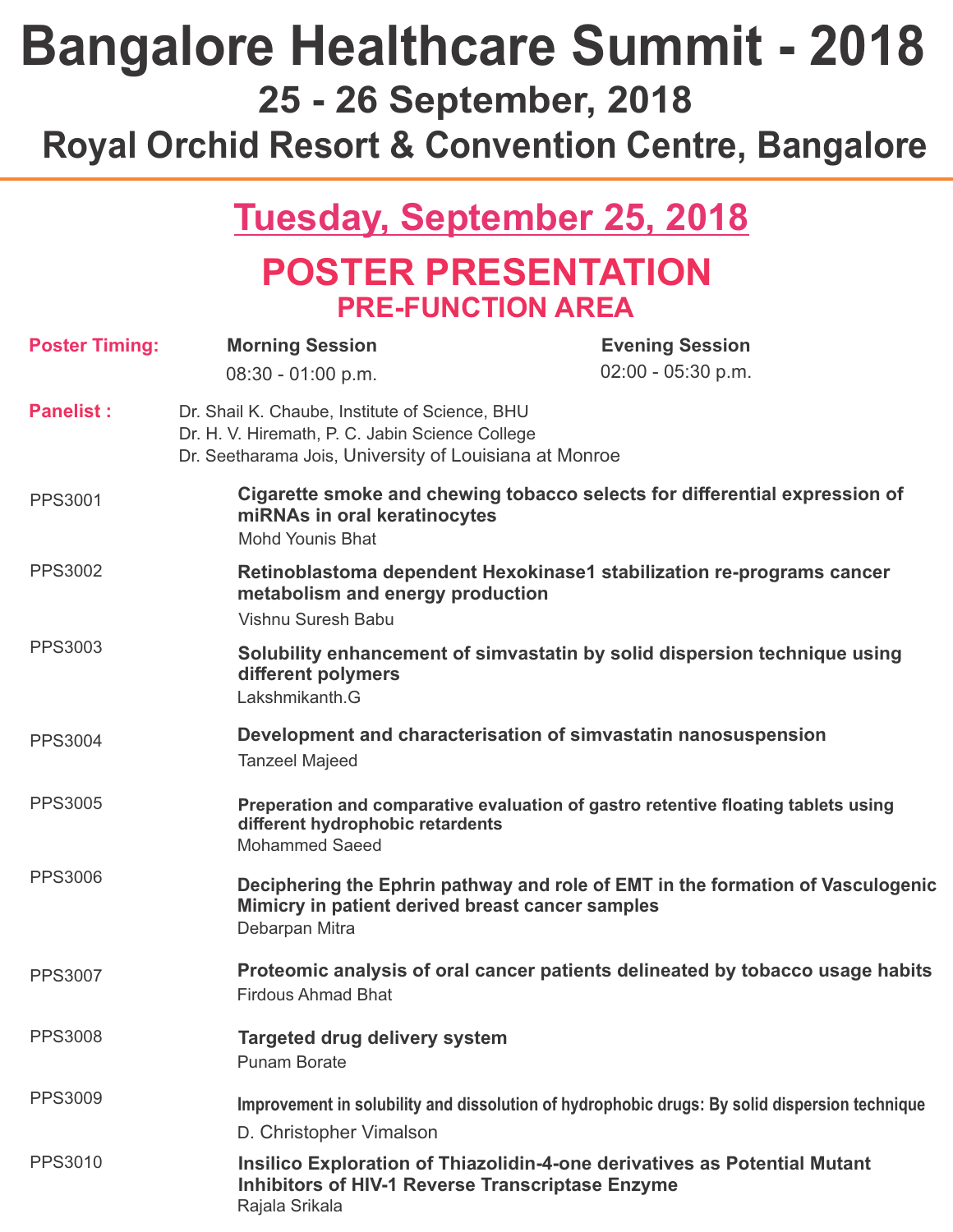#### **Royal Orchid Resort & Convention Centre, Bangalore**

| <b>PPS3011</b> | <b>EMT repression by Retinoblastoma protein.</b><br>Keya Katare                                                                                                    |
|----------------|--------------------------------------------------------------------------------------------------------------------------------------------------------------------|
| <b>PPS3012</b> | <b>Edible chemotherapy using Exosomal-Drug Delivery</b><br>Anula Divyash Singh                                                                                     |
| PPS3013        | Formulation and comparative evaluation of losarten potassium niosomes by<br>using different techniques<br>Ajmal C                                                  |
| PPS3014        | Formulation and characterization of ethosome loaded sodium cromoglycate gel<br>Zahra Mafibaniasad                                                                  |
| <b>PPS3015</b> | Formulation and evaluation of gel containing nanoparticles of carica papaya leaf extract<br>Lidiya Joy                                                             |
| PPS3016        | Preparation and evaluation of bromhexine hydrochloride floating microspheres<br>using different polymers by quasi emulsion solvent diffusion method<br>Hiranjith A |
| <b>PPS3017</b> | Effect of inclusion complexation on solubility of aceclofenac<br>Pooja K                                                                                           |
| PPS3018        | Comparative evaluation of tablets formulated by artocarpus heterophyllus, flax<br>seed and gum acacia as natural gum<br>Dilraj E                                   |
| <b>PPS4001</b> | Primary orbital yolk sac tumor<br>Dr. Etisha Rajput                                                                                                                |

### **End of Day 1**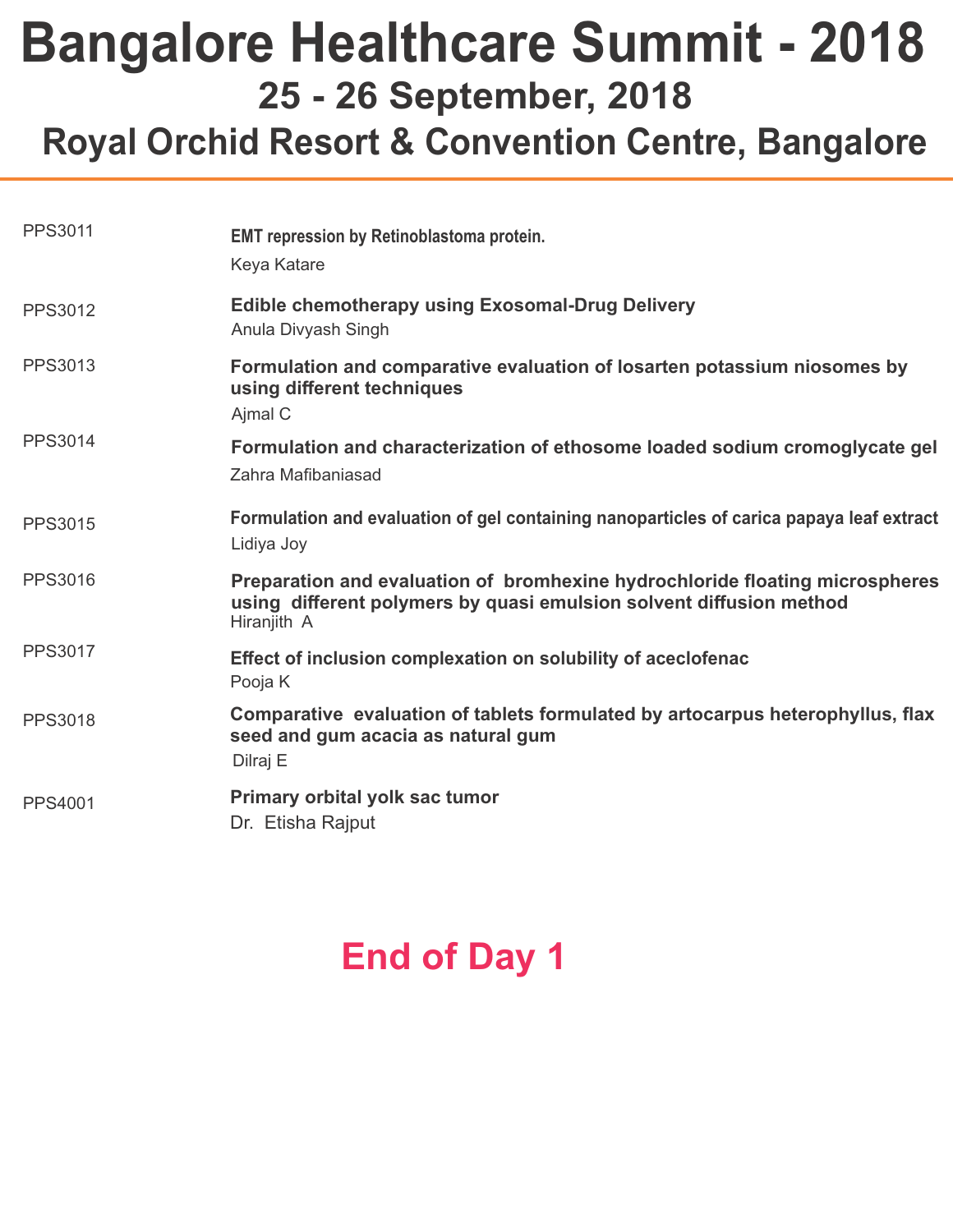**Royal Orchid Resort & Convention Centre, Bangalore**

|                           | <u>Wednesday, September 26, 2018</u>                                                                                                                                          |                                                                                   |
|---------------------------|-------------------------------------------------------------------------------------------------------------------------------------------------------------------------------|-----------------------------------------------------------------------------------|
|                           | <b>HALL A</b>                                                                                                                                                                 |                                                                                   |
| $08:00 - 08:30$ a.m.      | <b>Registration Opens</b>                                                                                                                                                     |                                                                                   |
| $08:30 - 08:50$ a.m.      | <b>Poster Presentation</b><br>PPS3019 - PPS3037                                                                                                                               |                                                                                   |
| $09:00 - 09:30$ a.m.      | <b>Industry Participants</b><br>Success of precision medicine in terraforming the standard of cancer care<br>Dr. Vaijayanti Gupta<br>Vice President, R&D, Strand Life Science |                                                                                   |
|                           | <b>Session I: Novel Anticancer Therapeutics</b>                                                                                                                               |                                                                                   |
| Chair:<br>Dr. B. K. Sinha | <b>Co-Chairs:</b><br>Dr. S V Hiremath<br>Dr. Biswanath Majumder                                                                                                               | <b>Moderator:</b><br>Dr. Padmaparna Choudhury                                     |
| 09:30 - 09:50 a.m.        | Anti ROR1 targeted therapy effectively combats metastasis in colon cancer cell lines<br>Dr. Rukkumani Rajagopalan<br>Pondicherry University, Pondicherry                      |                                                                                   |
| $09:50 - 10:10$ a.m.      | Nanotherapy for oral cancer<br>Dr. Radhika Poojari<br>Indian Institute of Technology, Bombay                                                                                  |                                                                                   |
| 10:10 - 10:30 a.m.        | Dr. Nabendu Murmu<br>Chittaranjan National Cancer Institute, Kolkata                                                                                                          | Contravening effects of lupeol on multiple clinically aggressive human cancers    |
| 10:30 - 10:50 a.m.        | all cholecystectomy specimens justified?<br>Dr. Mukesh Kumar Sangwan<br>Govt Medical College Khanpur, Kolan                                                                   | Incidental carcinoma of gallbladder in north India: is routine histopathology of  |
| $10:50 - 11:10$ a.m.      | Dr. Lingaiah Nagaparu<br>CSIR-Indian Institute of Chemical Technology, Hyderabad                                                                                              | Potential anti-proliferative agents from 2,3-dimethyl benzocycloheptenones-part 3 |
| 11:10 - 11:30 a.m.        | Gynecological malignancies in a rural medical college.<br>Dr. Vijayata<br>B.P.S Govt. Medical College For Women Khanpur Kalan, Sonepat                                        |                                                                                   |
| 11:30 - 11:50 a.m.        | Man made compounds - cure or curse the cancer<br>Dr. P. Murali Krishna<br>M. S. Ramaiah Institute of Technology, Bangalore                                                    |                                                                                   |
| $11:50 - 12:00 p.m.$      | <b>Tea/Coffee Break</b><br><b>Poster Presentation</b>                                                                                                                         |                                                                                   |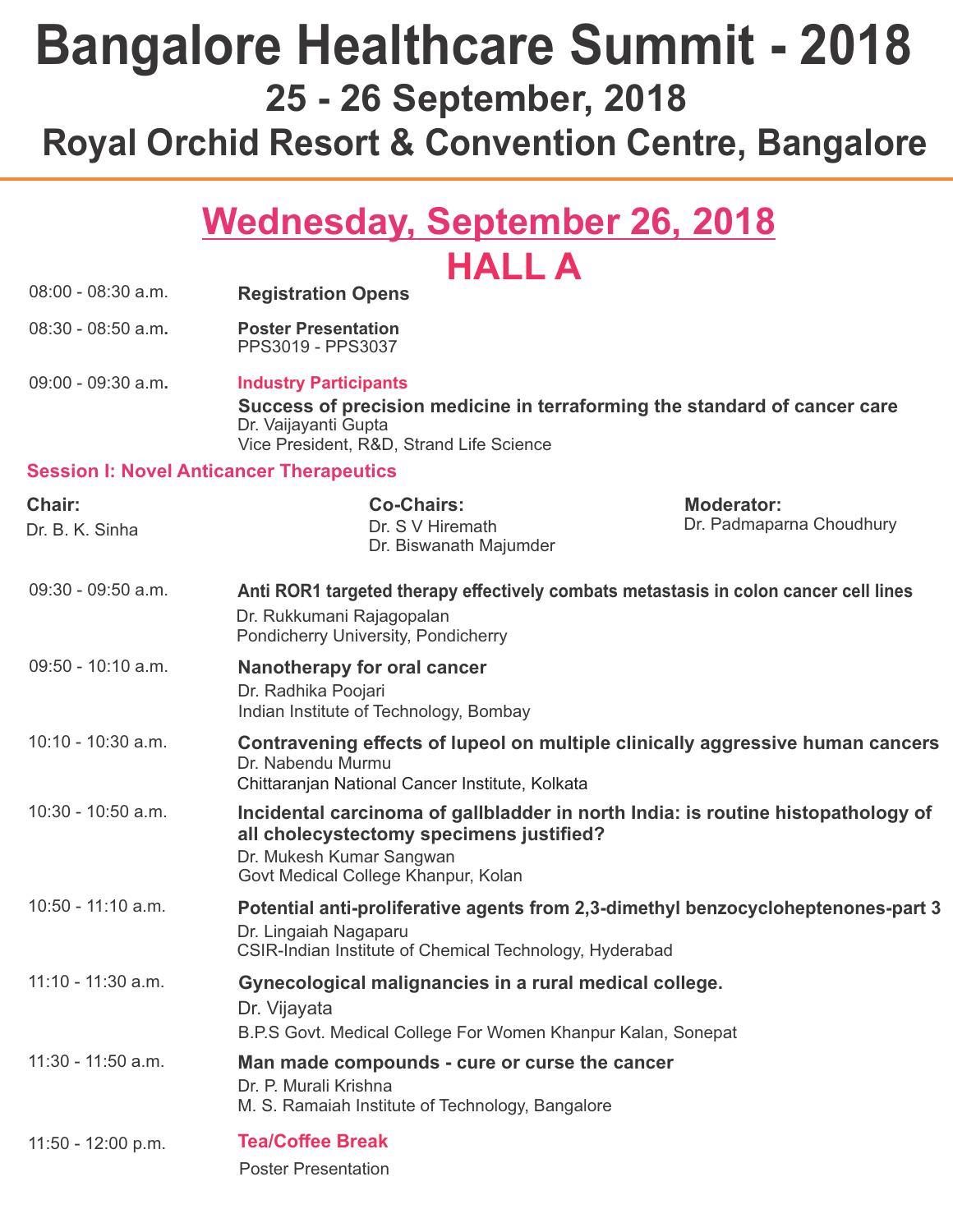**Royal Orchid Resort & Convention Centre, Bangalore**

#### **Session II: New Therapeutic Agents and Assays**

| Chair:<br>Dr. Ajit K. Saxena                       | <b>Co-Chairs:</b><br>Dr. Jayanta Haldar<br>Dr. Nabendu Murmu                                                                                                                                                      | <b>Moderator:</b><br>Dr. Padmaparna Choudhury |
|----------------------------------------------------|-------------------------------------------------------------------------------------------------------------------------------------------------------------------------------------------------------------------|-----------------------------------------------|
| $12:00 - 12:15 p.m.$                               | An efficient and green synthesis of antihypertensive drug losartan<br>Dr. Santosh Gaonkar<br>Manipal Institute of Technology, Manipal                                                                             |                                               |
| 12.15 - 12:30 p.m.                                 | <b>Nutraceuticals and their safety aspects</b><br>Dr. Sushmita Chandra<br>Maulana Abul Kalam Azad University of Technology, Bangalore                                                                             |                                               |
| 12:30 - 12:45 p.m.                                 | Therapeutic potential of melatonin and seed extract of a traditional herb<br>Tephrosia perpura in modulation of PCO induced reproductive immunity<br>Dr. Seema Rai<br>Guru Ghasidas Vishwavidyalaya, Chhattisgarh |                                               |
| $12:45 - 01:00 p.m.$                               | A Future prospects of nanotechnology & green chemistry in diagnostic imaging and drug delivery<br>Dr. Karunendra Singh<br>Amity University, Noida                                                                 |                                               |
| $01:00 - 02:00 p.m.$                               | <b>Lunch Break</b>                                                                                                                                                                                                |                                               |
| $02:00 - 02:20 p.m.$                               | <b>Thought Leader Speech</b><br>Parker Cassady<br>Mitra Biotech, USA                                                                                                                                              |                                               |
| <b>Session III: Molecular Biomarkers in Cancer</b> |                                                                                                                                                                                                                   |                                               |
| Chair:<br>Dr. Deepak M Kamle                       | <b>Co-Chairs:</b><br>Dr. Padmaparna Choudhury                                                                                                                                                                     | <b>Moderator:</b><br>Dr. Aditi Chatterjee     |
| $02:20 - 02:35 p.m.$                               | Methylation in oral potentially malignant disorders and oral squamous cell carcinoma -A review<br>Dr. Sarita Yanduri<br>D. A. Pandu Memorial RV Dental College, Bangalore                                         |                                               |
| $02.35 - 02:50$ p.m.                               | An investigation into the mutational spectrum and sub-types of TNBCs in<br>Indians; A population with high proportion of TNBCs<br>Dr. Aruna Korlimarla<br>St. John's Research Institute, Bangalore                |                                               |
| $02:50 - 03:05$ p.m.                               | Senescent cell – cell with an alter ego<br>Dr. Shyamala Karnam<br>Rajarajeswari Dental college and Hospital, Bangalore                                                                                            |                                               |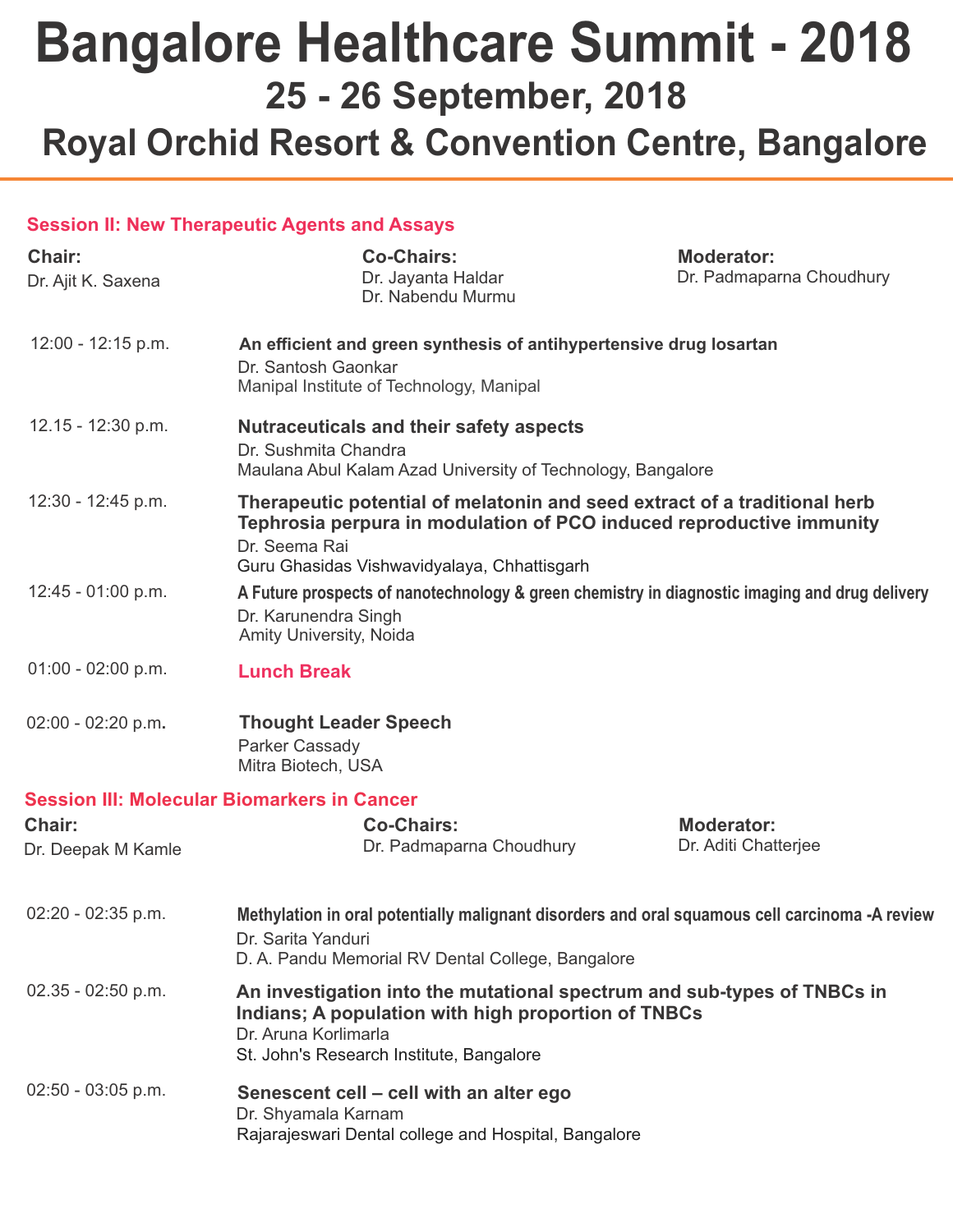**Royal Orchid Resort & Convention Centre, Bangalore**

| $03:05 - 03:20$ p.m. | Immunohistochemical evaluation of ki-67 and mcm2 proteins at histologically negative surgical margins<br>and invasive tumor front to predict the locoregional recurrence of oral squamous cell carcinoma<br>Dr. Kiran Kumar<br>Sri Dharmasthala Manjunatheshwara College of Dental Science, Dharwad |
|----------------------|-----------------------------------------------------------------------------------------------------------------------------------------------------------------------------------------------------------------------------------------------------------------------------------------------------|
| $03:20 - 03:35$ p.m. | Efficacy of antiviral drug acyclovir on breast cancer cells MCF-7 & MDA-MB-231-<br>A drug repurposing approach<br>Dr. Ashish Wadhwani<br>Jagadguru Sri Shivarathreeshwara Academy of Higher Education & Research, Ooty                                                                              |
| $03.35 - 03:50$ p.m. | Evaluation of tweak and Fn14 in oral squamous cell carcinoma<br>Dr. Swetha Acharya<br>Sri Dharmasthala Manjunatheshwara College of Dental Science, Dharwad                                                                                                                                          |
| $03:50 - 04:05 p.m.$ | The synthesis, biological evaluation and structure–activity relationship of<br>2-phenylaminomethylenecyclohexane-1,3-diones as specific antituberculosis agents<br>Dr. Ali Mohd Lone<br>University of Kashmir, Jammu & Kashmir                                                                      |
| $04:05 - 04:20 p.m.$ | <b>Industry Participants</b><br>Mr. Santhosh Unikkat<br>Aditya Birla Finance Ltd.                                                                                                                                                                                                                   |
| 04:20 - 04:35 p.m.   | <b>Industry Participants</b><br>Niyati S Dave<br>Product Manager- Roche Diagnostics India Pvt. Ltd                                                                                                                                                                                                  |
| $04:35 - 04:40 p.m.$ | <b>Closing Remarks</b><br>Dr. Biswanath Majumder                                                                                                                                                                                                                                                    |
| $04:40 - 04:50 p.m.$ | <b>Tea/Coffee Break</b><br><b>Poster Presentation</b><br>PPS3019 - PPS3037                                                                                                                                                                                                                          |
| 04:50 - 05:30 p.m.   | <b>Certification &amp; Award Ceremony</b>                                                                                                                                                                                                                                                           |

#### End of Day 2

#### **End of Bangalore Healthcare Summit - 2018**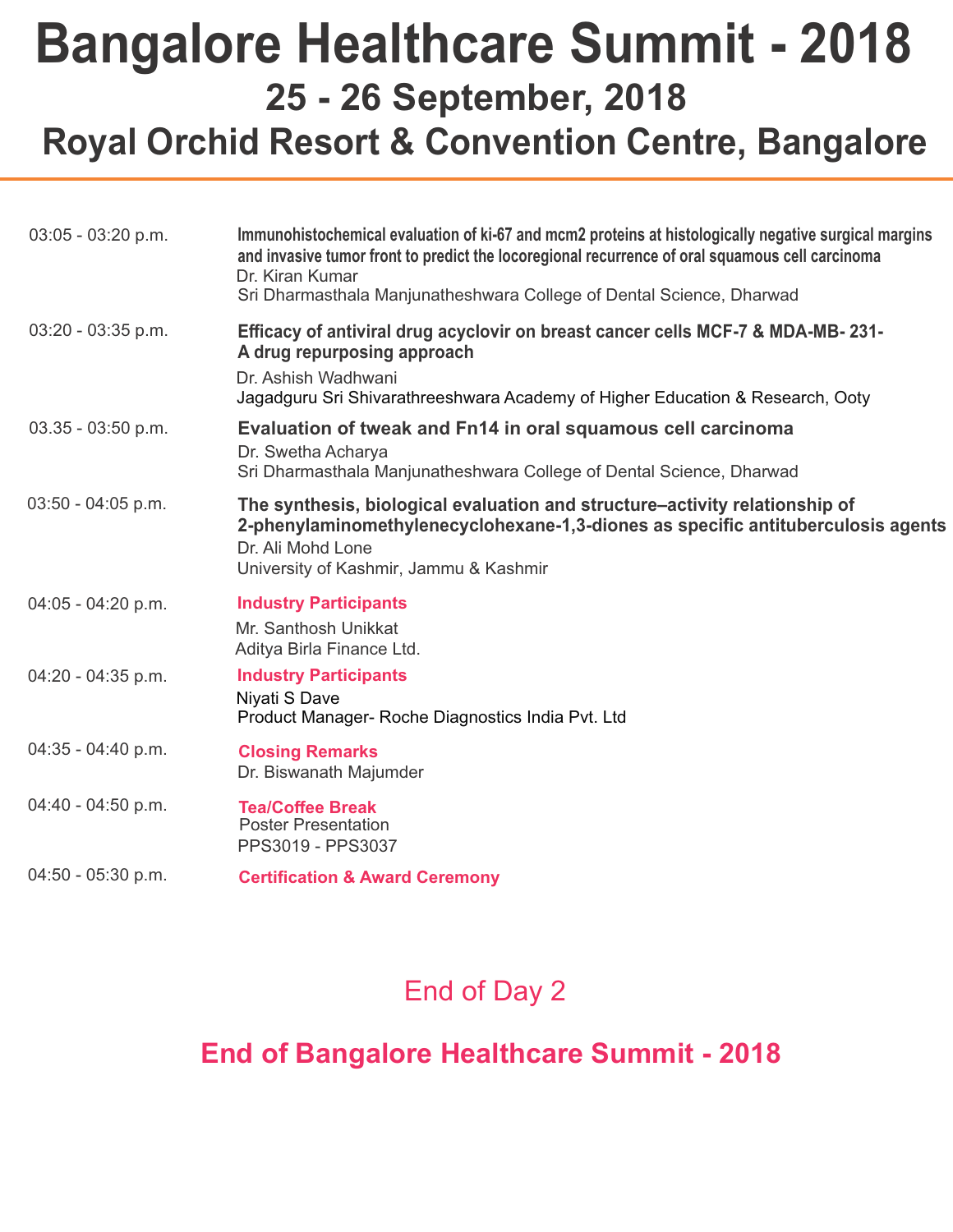**Royal Orchid Resort & Convention Centre, Bangalore**

### **Wednesday, September 26, 2018**

**HALL B**

#### **Session I: Novel Anticancer Therapeutics**

| Chair:<br>Dr. Shail K.Chaube |                                                             | <b>Co-Chairs:</b><br>Dr. Sushmitra Chandra                                                                                          | <b>Moderator:</b><br>Mr. Pankaj K. Singh / Ms. Ankita Roy                                                                                                                              |
|------------------------------|-------------------------------------------------------------|-------------------------------------------------------------------------------------------------------------------------------------|----------------------------------------------------------------------------------------------------------------------------------------------------------------------------------------|
| 10:00 - 10:15 a.m.           | Dr. P Angamba Meetei<br>Manipur University, Manipur         | and natural product-based lead identifications                                                                                      | MedPServer – target discovery of natural products, elucidation of their therapeutic mechanism,                                                                                         |
| $10:15 - 10:30$ a.m.         | Soma Das<br>Jadavpur University, Kolkata                    | Importance of okra mucilage in drug development                                                                                     |                                                                                                                                                                                        |
| 10:30 - 10:45 a.m.           | Dr. T. R. Menaka                                            | determine its role in diagnosing potentially malignant oral disorders (PMOD)<br>Adhiparasakthi Dental College & Hospital, Tamilnadu | Comparison of salivary alkaline phosphatase (S-ALP) levels in tobacco users & non users to                                                                                             |
| $10:45 - 11:00$ a.m.         | Karuppanan V Premkumar<br>Banaras Hindu University, Banaras | activation during postovulatory egg aging                                                                                           | Nifedipine and KN-93 could be used to prevent a problem of spontaneous egg                                                                                                             |
| $11:00 - 11:15$ a.m.         | <b>Sreekanth Patnam</b>                                     | Exosomal PTEN – a probable predictor for survival in Gliomas<br>Apollo Hospitals Educational & Research Foundation, Hydarabad       |                                                                                                                                                                                        |
| $11:15 - 11:30$ a.m.         | Real Sumayya Abdul Sattar<br>Jamia Millia Islamia, India    | Downregulation of LIFR gene in indian breast cancer patients                                                                        |                                                                                                                                                                                        |
| $11:30 - 11:45$ a.m.         | Swarajya Kopparty                                           | Information needs of caregivers in cancercare<br>University of Hyderabad, Hyderabad                                                 |                                                                                                                                                                                        |
| 11.45 - 12:00 p.m.           | Nithya Murugesh                                             | National Institute of Technology, Tiruchirappalli                                                                                   | The green synthesis of functionalised 3-aminochromones and its biological evaluations                                                                                                  |
| $12.00 - 12:15 p.m.$         | Jessy John                                                  | Sree Chitra Tirunal Institute for Medical Sciences and Technology, Kerla                                                            | Small lipoprotein(a) phenotype reduces breast cancer susceptibility by enhancing<br>specific activity of MUC1-binding anti- $\alpha$ -galactoside antibody through affinity maturation |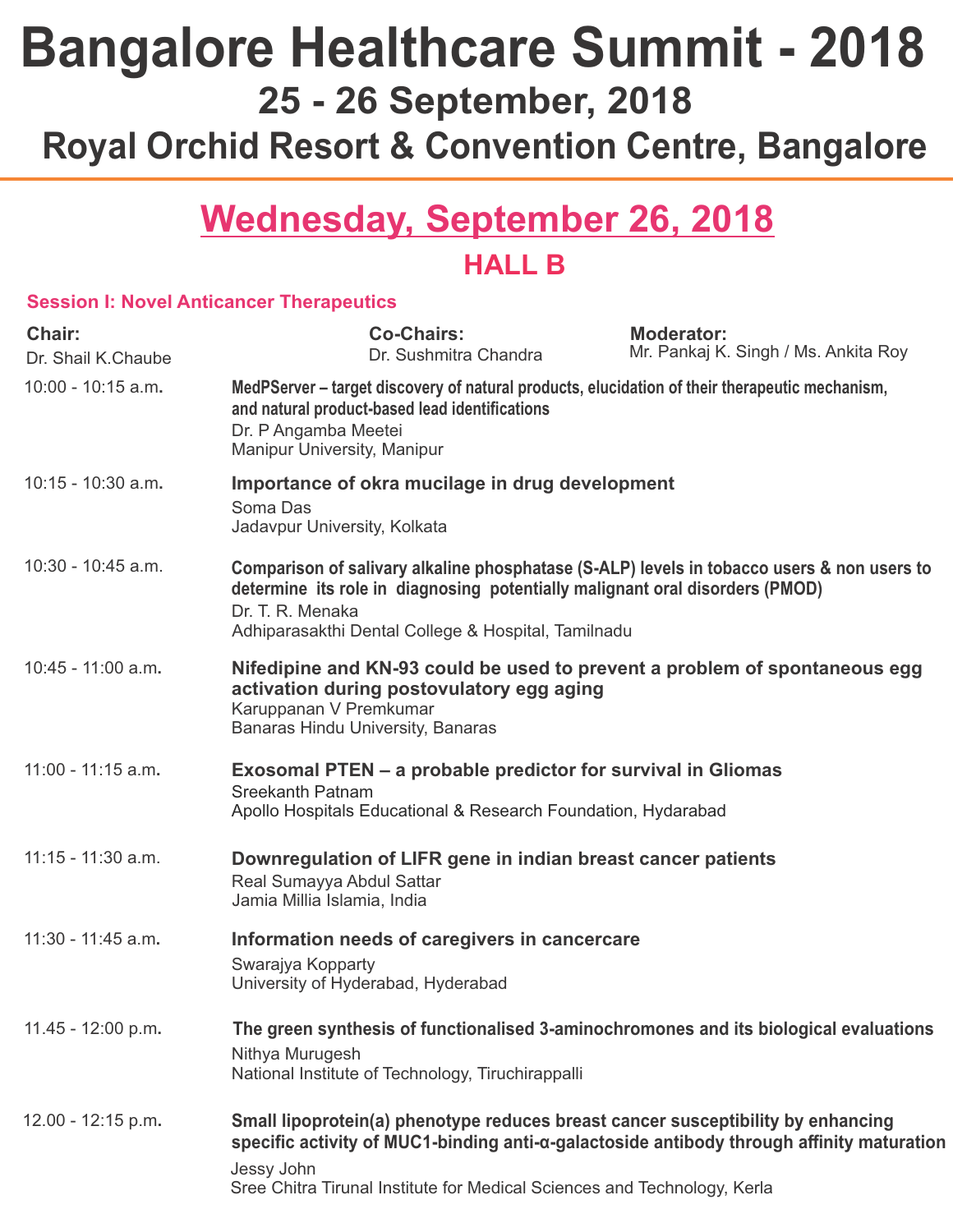#### **Royal Orchid Resort & Convention Centre, Bangalore**

| $12:15 - 12:30$ p.m. | Investigation of substituent effect on DNA binding and in vitro anticancer activity<br>through apoptosis by palladium(II) complexes bearing heterocyclic thiosemicarbazones.                                                      |  |  |
|----------------------|-----------------------------------------------------------------------------------------------------------------------------------------------------------------------------------------------------------------------------------|--|--|
|                      | Nithya Balakrishnan<br>National Institute of Technology, Tiruchirappalli                                                                                                                                                          |  |  |
| $12:30 - 12:45 p.m.$ | Chemopreventive effect of 5,7-dimethoxy flavone on 1, 2-dimethylhydrazine(dmh)/<br>dextran sodium sulphate(dss)-induced colitis associated colorectal cancer(cac)<br>by regulating antioxidant and inflammatory mediators in mice |  |  |
|                      | R. Vijayabharathi<br>University of Madras, Madras                                                                                                                                                                                 |  |  |
| $12:45 - 01:00 p.m.$ | Knowledge attitude perception of suspected adverse drug reactions in consumers<br>in a tertiary care hospital                                                                                                                     |  |  |
|                      | Dr. Leeyasid Shaik<br>Kempegowda institute of medical sciences and research Institute, Bangalore                                                                                                                                  |  |  |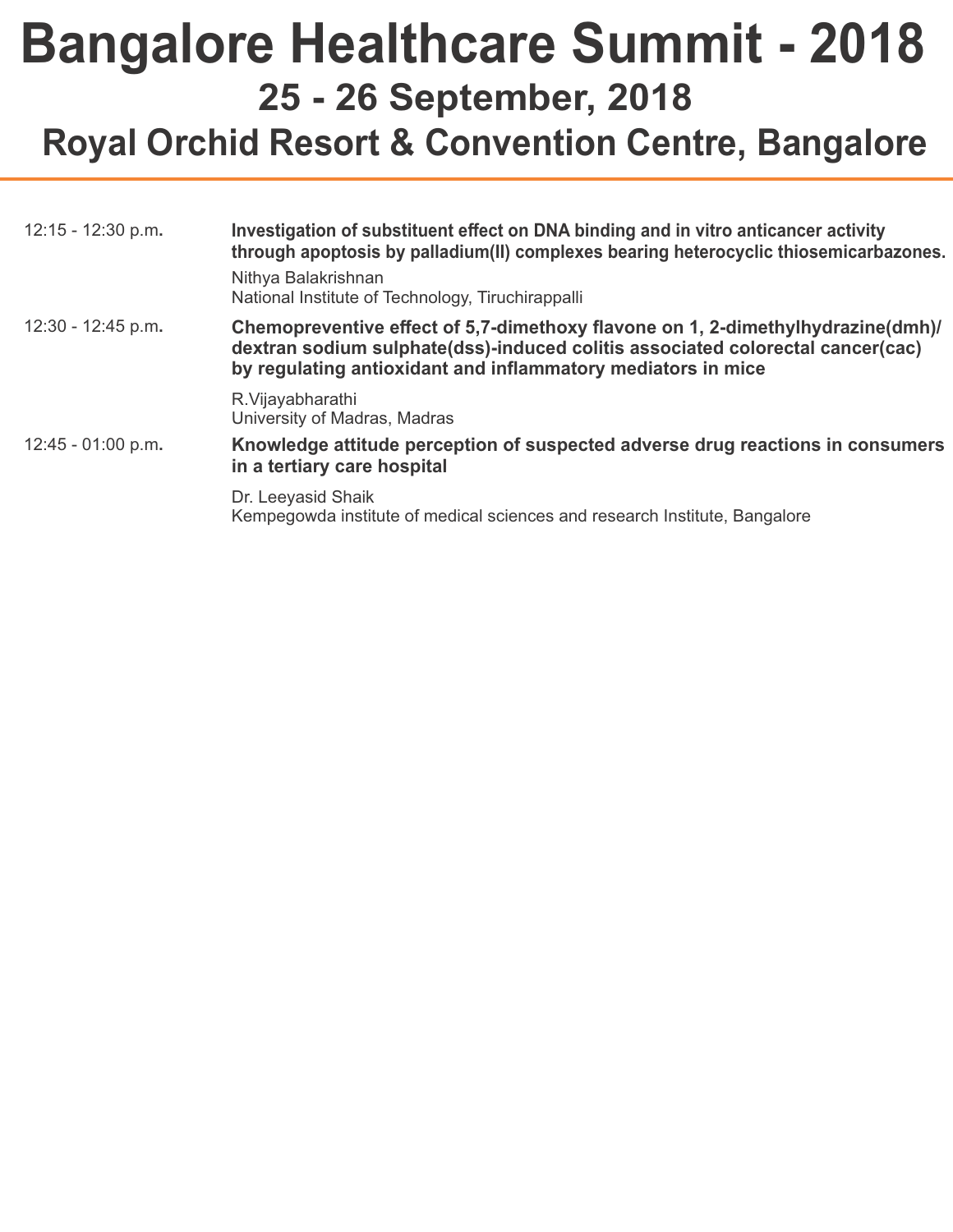# **Bangalore Healthcare Summit - 2018**

**25 - 26 September, 2018**

**Royal Orchid Resort & Convention Centre, Bangalore**

### **POSTER PRESENTATION Wednesday, September 26, 2018 PRE-FUNCTION AREA**

| <b>Poster Timing:</b> | <b>Morning Session</b><br>$08:30 - 01:00 p.m.$                                                                       | <b>Evening Session</b><br>$02:00 - 04:30 p.m.$                                                       |  |  |
|-----------------------|----------------------------------------------------------------------------------------------------------------------|------------------------------------------------------------------------------------------------------|--|--|
| <b>Panelist:</b>      | Dr. B. K. Sinha, NIH<br>Dr. Arpita Yadav, St. John's Research Institute<br>Dr. Deepak K. Kamle, Miraj Medical Centre |                                                                                                      |  |  |
| PPS3019               | Habeebu Rahman K. P                                                                                                  | Formulation and characterization of proniosomal gel of baclofen                                      |  |  |
| <b>PPS3020</b>        | Mohd Iqbal bhat                                                                                                      | Design and optimization of microsponge gel by quality by design using<br>aceclofenac as a model drug |  |  |
| PPS3021               | Niraj Babu                                                                                                           | Cigarette smoke induces mitochondrial metabolic reprogramming in lung cells                          |  |  |
| <b>PPS3022</b>        | <b>Aphrodite Chakraborty</b>                                                                                         | Genetic and Epigenetic factors involved in Wilms' Tumor in Indian Population.                        |  |  |
| PPS3023               | hospital of assam<br>Kuli Luna                                                                                       | A study on the prescribing trends of ocular allergies in a tertiary care teaching                    |  |  |
| <b>PPS3024</b>        | aceclofenac sodium<br>Nanditha M                                                                                     | Effect of novel coprocessed of superdisintegrants on oral dispersible tablet of                      |  |  |
| <b>PPS3025</b>        | Rehana Begum.A                                                                                                       | Development and characterization of proliposomal gel containing metformin hydrochloride              |  |  |
| <b>PPS3026</b>        | Arpitha Kharvi                                                                                                       | Design and characterization of proniosomal gel of valsartan                                          |  |  |
| <b>PPS3027</b>        | Synthesis and characterization of novel 1,3,4-oxadiazole derivatives<br>Karthika C Thankacehen                       |                                                                                                      |  |  |
| <b>PPS3028</b>        | Pradeepa Prasad                                                                                                      | Isolation and phytochemical investigation fruit of morinda citrifolia                                |  |  |